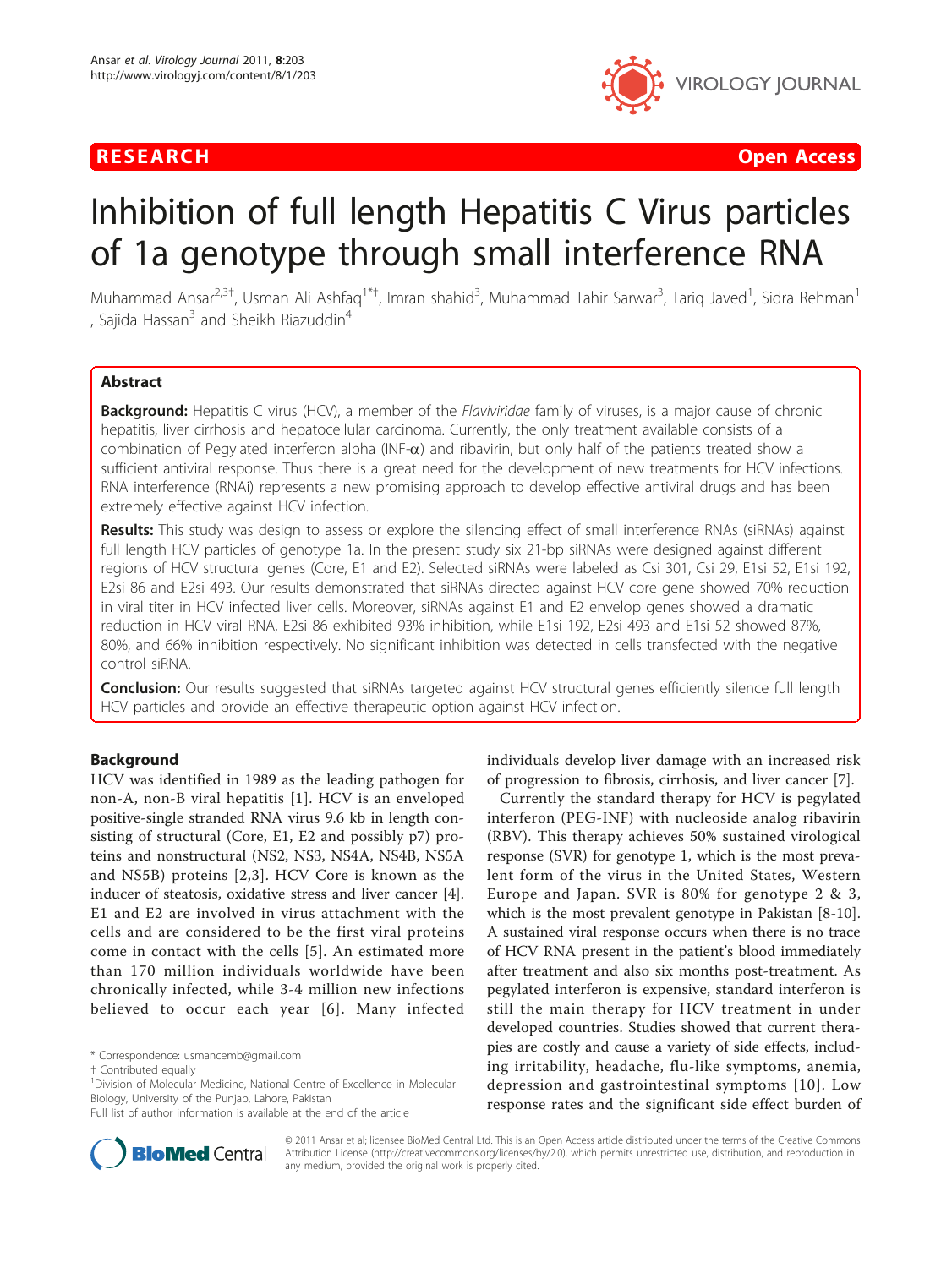current HCV therapies necessitate the identification of more effective anti-HCV agents, especially for treatment of patients infected with genotype 1a.

RNA interference (RNAi), a post-transcriptional regulation mechanism, is initiated by small interfering RNAs (siRNAs) of 21-23 nucleotides, which are incorporated into a multi-protein complex commonly known as the RNA-induced silencing complex (RISC), leading to sequence-specific degradation of target mRNA recognized by the antisense strand of the siRNA [[11](#page-4-0)-[16\]](#page-4-0). RNAi was first discovered in the nematode worm Caenorrhabditis elegans [\[11](#page-4-0)], but it is present in many other organisms such as Drosophila, certain parasitic protozoa, and vertebrates [[17,18\]](#page-4-0). Small interference RNA (siRNA) is a valuable tool to inhibit the expression of a target gene in a sequence-specific manner, and may be used for functional genomics, target validation and therapeutic purposes. The difference between antisense approaches and conventional drugs is that the conventional drugs bind to proteins and thereby modulate their function whereas antisense agents act at the mRNA level, preventing its translation into protein [[19,20\]](#page-4-0). siR-NAs can be used as a potential therapeutic agents against HCV because HCV replication takes place in the cytoplasm of liver cells without integration into the host genome. Moreover, its genome functions both as an mRNA and as a replication template. Several reports demonstrated potent RNAi activity against HCV in subgenomic replicon and infection [[21](#page-4-0)-[23](#page-4-0)]. Synthetic or vector based siRNAs targeted against 5' untranslated region (UTR), HCV core, NS3, NS4B and NS5B were found to be effective in reducing viral replication and infection [[22-](#page-4-0)[26\]](#page-5-0).

The present study was undertaken to study the effect of siRNAs directed against the structural genes of the HCV genotype 1a in HCV infected liver cells. It demonstrates that the RNAi-mediated silencing of the HCV full length viral particle may be one of the important therapeutic opportunities against HCV 1a genotype.

# Materials and methods

#### Serum Sample Collection

HCV-1a patient's serum samples used in this investigation were obtained from the CAMB (Center for Applied Molecular Biology) diagnostic laboratory, Lahore, Pakistan. Serum samples were stored at -80°C prior to viral inoculation experiments. Quantification and genotype was assessed by CAMB diagnostic laboratory, Lahore, Pakistan. Patient's written consent and approval for this study was obtained from institutional ethics committee.

#### siRNAs designing

Small interfering RNA oligonucleotides against HCV core, envelop protein (E1 and E2) and P7 genes were designed to the most conserved target region of these genes using the Ambion's siRNA design tool [http://](http://www.ambion.com/techlib/misc/siRNA_finder.html) [www.ambion.com/techlib/misc/siRNA\\_finder.html.](http://www.ambion.com/techlib/misc/siRNA_finder.html) The designed siRNAs against HCV core, envelop protein (E1 and E2) and P7 genes were synthesized using Silencer siRNA construction kit according to the manufacturer's instruction (Ambion, USA).

# Cell line

The Huh-7 cell line was compassionately offered by Dr. Zafar Nawaz (Biochemistry and Molecular Biology Department, University of Miami, USA). Huh-7 cells were cultured in Dulbecco's modified Eagle medium (DMEM) supplemented with 10% fetal bovine serum & 100 IU/ml penicillin & 100 μg/ml streptomycin, at 37°C in an atmosphere of 5% CO<sub>2</sub>.

#### MTT assay for toxicity

To investigate cellular toxicity,  $2 \times 10^4$  cells/well was plated into 96-well plates. After 24 h, different concentrations of siRNAs were added and the plate was sealed and kept at 37 $\degree$ C in an atmosphere of 5% CO $\degree$  for 24 h. After the siRNAs treatment were over, removed the media and siRNAs. About 100 μl fresh media and 20 μl of MTT solution (5 mg/ml in PBS) were added to all wells in Columns 1-11. Wrapped the plate in aluminum foil and incubated for 3-4 h at 37°C. Media was carefully removed and added 100 μl of DMSO to dissolve the formazan crystals in Columns 1-11. MTT formazan product was determined by measuring absorbance with an enzyme-linked immunosorbent assay (ELISA) plate reader at a test wavelength of 570 nm and a reference wavelength of 620 nm.

Cell viability was obtained using the following equation:

Percent cell viability =  $(Test 570nm - 620nm/Control 570nm - 620nm)*10$ 

#### Silencing effect of siRNAs in serum infected liver cells

Huh-7 cell line was used to establish the in-vitro replication of HCV. A similar protocol was used for viral inoculation as established by Zekari et al. 2009 [[27\]](#page-5-0) and El-Awardy et al. 2006 [\[28](#page-5-0)]. High viral titer  $>1 \times 10^8$  IU/ ml from HCV-1a patient's was used as principle inoculum in these experiments. Huh-7 cells were maintained in 6-well culture plates to semi-confluence, washed twice with serum-free medium, then inoculated with 500 μl (5  $\times$  10<sup>7</sup>IU/well) and 500 μl serum free media. Cells were maintained overnight at  $37^{\circ}$ C in 5% CO<sub>2</sub>. Next day, adherent cells were washed three times with 1 × PBS, complete medium was added and incubation was continued for 48 h. Cells were harvested and assessed for viral RNA quantification by Real Time PCR. To analyze the effect of siRNAs on HCV infection, serum infected Huh-7 cells were again seeded after three days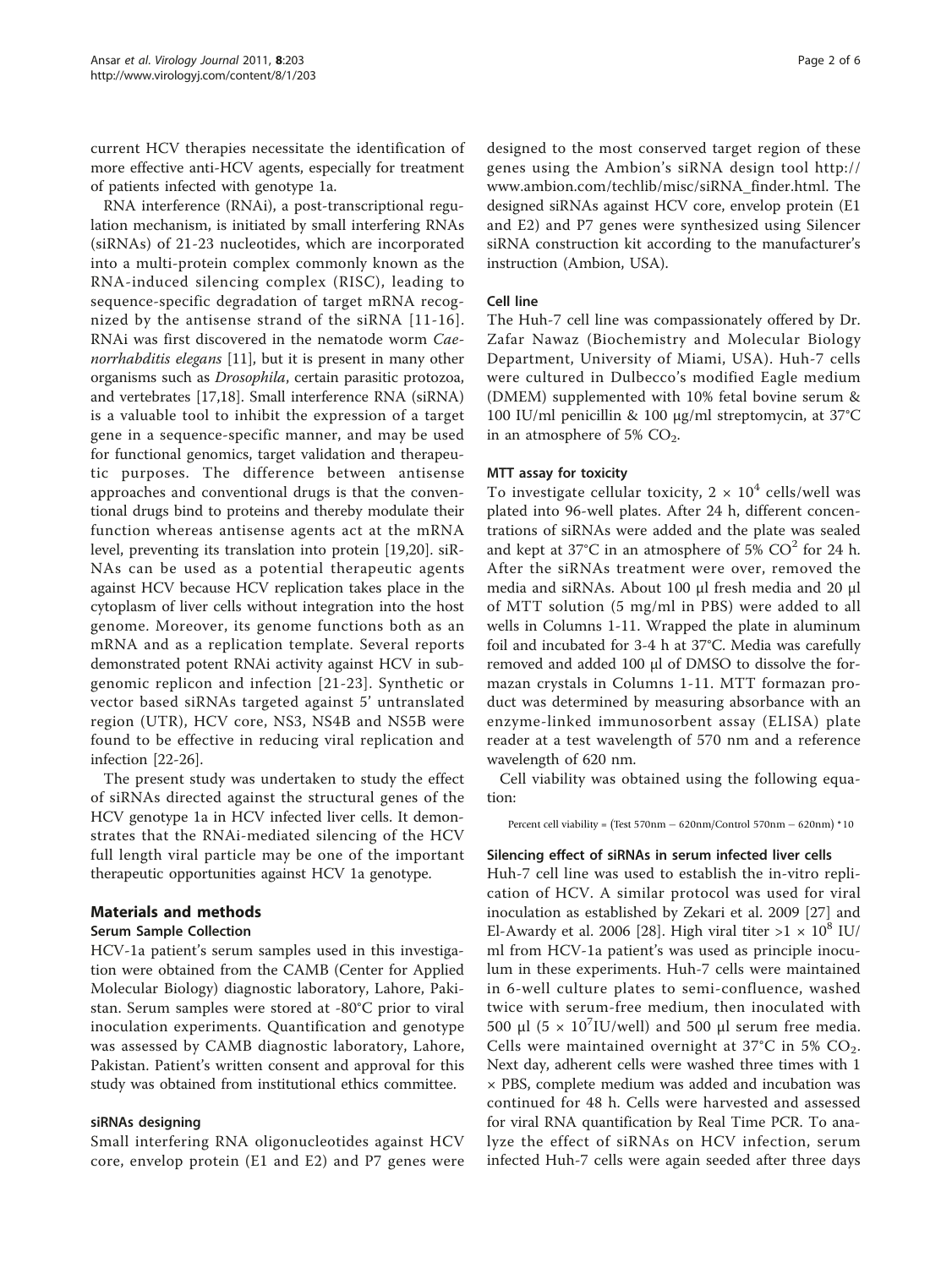of infection in 24-well plates in the presence and absence of siRNAs and grown to 80% confluence. After 48 h, cells and total RNA was isolated by using Gentra RNA isolation kit (Gentra System Pennsylvania, USA) according to the manufacturer's instructions. Briefely, cells were lysed with cell lysis solution containing 5 μl internal control (Sacace Biotechnologies Caserta, Italy). RNA pallet was solubilized in 1% DEPC (Diethyl pyrocarbonate treated water). HCV RNA quantifications were determined by Real Time PCR Smart Cycler II system (Cepheid Sunnyvale, USA) using the Sacace HCV quantitative analysis kit (Sacace Biotechnologies Caserta, Italy) according to the manufacturer's instructions.

#### Formula for the calculation of HCV RNA concentration

Following formula was used to calculate the concentration HCV RNA of each sample.

 $\frac{\text{Cy3STD/Res}}{\text{Fam. STD/Res}} \times \text{coefficient IC} = \text{IU HCV/mL}$ 

IC = internal control, which is specific for each lot.

## Statistical Analysis

All statistical analysis was done using SPSS software (version 11.0, SPSS Inc). Data is presented as mean ± SE. Numerical data was analyzed using student's t-test and ANOVA. P value < 0.05 was considered statistically significant.

# Results

# Toxicological analysis of siRNAs

Before starting the antiviral screening against HCV, toxicological effect of siRNAs were determined through MTT cell proliferation assay. The MTT substance is



**assay**. Huh-7 cells were plated at the density of  $2 \times 10^4$  in 96 well plates. After 24 h cells were treated with different concentrations of siRNAs and control consisted of solvent in which siRNAs dissolved. After 24 h incubation period add MTT solution to all wells and incubated for 3-4 h at 37°C. Viable cells convert MTT to purple formazan crystal. Added DMSO to dissolve the formazan crystals and read absorbance at 570 nm and 620 nm.

reduced by mitochondrial succinic dehydrogenases in living cells to purple formazan crystals that are not soluble in aqueous water. The absorption of dissolved formazan in the visible region correlates with the number of alive cells [[29\]](#page-5-0). Figure 1 shows cytotoxicity analysis of siRNAs and demonstrates that Huh7 cells viability is unaffected at a concentration of 20 μM (Figure 1).

## Silencing effect of siRNAs on liver infected cells

The ability of siRNAs to inhibit HCV replication and infection was evaluated by designing and constructing siRNAs against different sites of HCV structural genes having genotype1a (Core, E1 and E2). siRNAs targeting sites were selected in regions conserved among different samples. Selected siRNAs were labeled as Csi 301, Csi 29, E1si 52, E1si 192, E2si 86 and E2si 493. Negative control siRNA (scrambled siRNA) with the same nucleotide composition as the experimental siRNA which lacks significant sequence homology to the HCV and human genome was designed (Table 1). The results indicate that siRNAs targeting HCV structural genes have the ability to inhibit the whole virus of 1a genotype in serum infected liver cells. The effect of gene-specific siRNAs against the whole virus was evaluated in seruminfected Huh-7 cells by measuring reduction in the HCV RNA titer. Real-time PCR results showed that core siRNAs (Csi 301 and Csi 29) reduced HCV-1a RNA level up to 70% (Figure [2](#page-3-0)). siRNAs against E1 and E2 envelop genes showed a dramatic reduction in HCV viral RNA, E2si 86 showed a maximum inhibition of about 93%, while E1si 192, E2si 493 and E1si 52 showed 87%, 80%, and 66% inhibition respectively (Figure [3\)](#page-3-0). Together, these data suggest a negative impact of chemically synthesized Core and envelop genes siRNAs on HCV replication and infection that could be used for the down regulation of the whole viral particle of HCV la genotype. This result was in accordance with Zekri et

| Table 1 Sequence of siRNA oligonucleotides directed |  |  |
|-----------------------------------------------------|--|--|
| against structural genes of HCV 1a genotype         |  |  |

| <b>SN</b> | siRNAs Name                    | Sequence 5'-3'                |
|-----------|--------------------------------|-------------------------------|
|           | Csi 29-antisense               | AAACCAAACGTAACACCAACCCCTGTCTC |
| 2         | Csi 29-sense                   | AAGGTTGGTGTTACGTTTGGTCCTGTCTC |
| Β         | Csi 301-antisense              | AAGGTCATCGATACCCTTACGCCTGTCTC |
| 4         | Csi 301-sense                  | AACGTAAGGGTATCGATGACCCCTGTCTC |
| 5         | E1si 52-antisense              | AACTCGAGTATTGTGTACGAGCCTGTCTC |
| 6         | F1si 52-sense                  | AACTCGTACACAATACTCGAGCCTGTCTC |
|           | F1si 192-antisense             | AACGCAGCTTCGACGTCATATCCTGTCTC |
| 8         | F1si 192-sense                 | AAATATGACGTCGAAGCTGCGCCTGTCTC |
| 9         | F2si 86-antisense              | AACTGATCAACACCAACGGCACCTGTCTC |
| 10        | F2si 86-sense                  | AATGCCGTTGGTGTTGATCAGCCTGTCTC |
| 11        | F <sub>2si</sub> 493-antisense | AATTGGTTCGGTTGTACCTGGCCTGTCTC |
| 12        | F2si 493-sense                 | AACCAGGTACAACCGAACCAACCTGTCTC |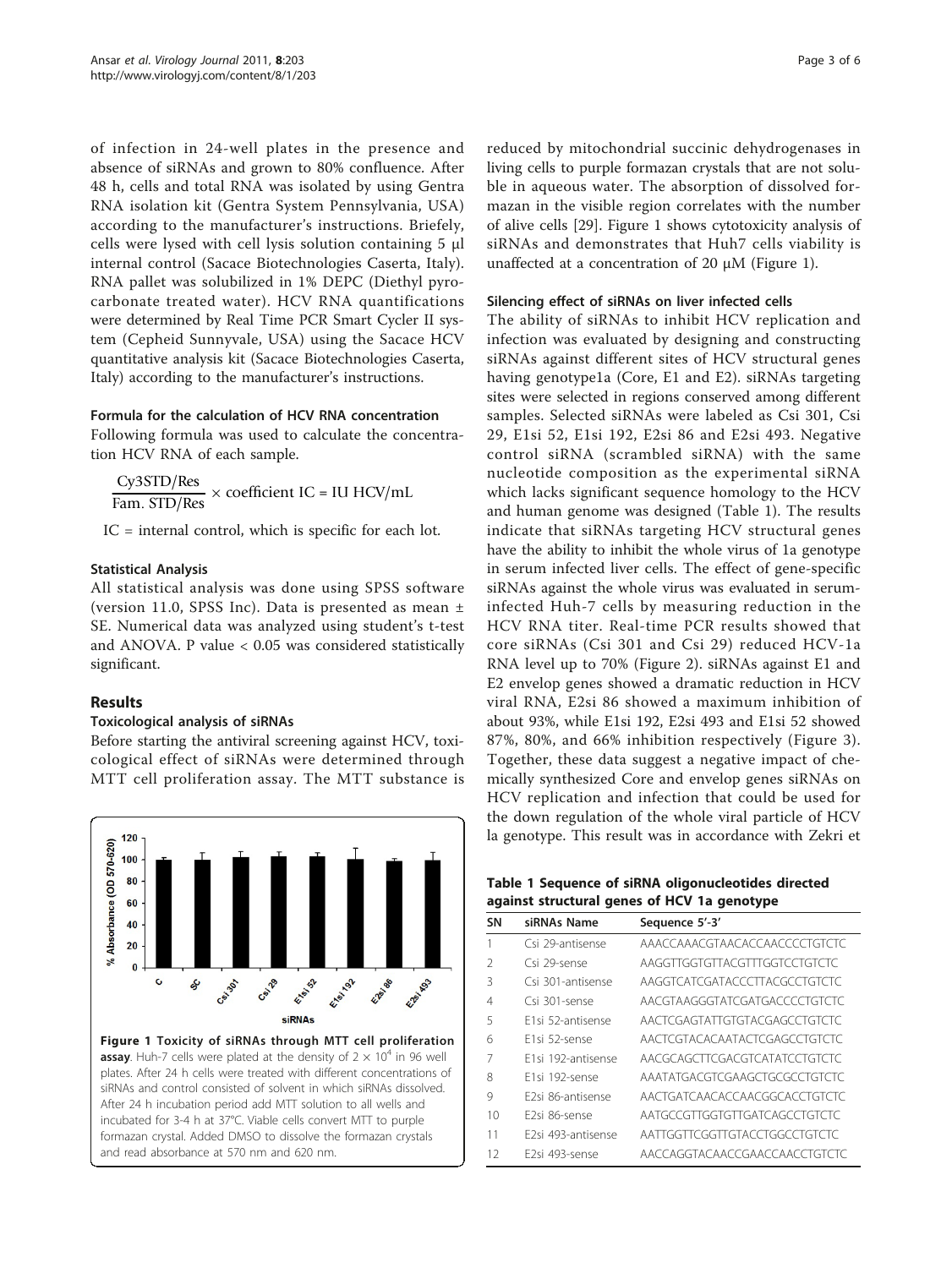<span id="page-3-0"></span>

al. 2009 [[27](#page-5-0)] who also showed best inhibitory effect of siRNAs against 5'UTR on 3rd day of post-transfection.

# **Discussion**

HCV is a leading cause of acute and chronic hepatitis which can eventually lead to permanent liver damage, hepatocellular carcinoma and death. Currently, there is no vaccine available for prevention of HCV infection due to high degree of strain variation. The only therapy available is a combination of interferon and ribavirin, which cure only 50% of patients having genotype 1a. RNA interference (RNAi) represents a new promising approach to develop effective antiviral drugs against



HCV. In order to identify potent anti-HCV agents, many investigators design and test multiple oligonucleotides that target different sites and regions of the target mRNA and many of them show desired results [[30\]](#page-5-0). The underlying mechanism of siRNA-mediated gene silencing is still unknown in mammalian cells; it could interfere with RNA stability and/or translation or, alternatively, transcription. In cultured mammalian cell lines, chemically synthesized siRNAs can be introduced into cells when formulated with lipophilic reagents [[31\]](#page-5-0). Longer dsRNAs (50 bp) have a more broad effect in mammalian somatic cells, resulting in general arrest of protein synthesis through interferon response and also protein kinase activation. In contrast, shorter siRNAs of 21-23 nt have a more specific effect, inducing up to 90% suppression of specific mRNAs both *in vitro* and *in vivo* [[12](#page-4-0),[22](#page-4-0)]. Due to its high suppression efficiency and sequence specificity up to a single nucleotide resolution [[13\]](#page-4-0) has encouraged the development of RNAi-based therapeutic models for possible use in viral infections i. e. HIV-1 [\[32](#page-5-0)], HBV [[22\]](#page-4-0), HCV [[22\]](#page-4-0), respiratory viruses [[33\]](#page-5-0) and cancer i.e. K-ras [[34](#page-5-0)], PI 3-kinase [[31](#page-5-0)]. The HCV genome is a positive-sense single-stranded RNA that functions as both a messenger RNA and replication template via a negative-strand intermediate, making it an attractive target for the study of RNA interference.

A potential problem that may arise in RNAi based approach is the error prone nature of HCV genome with generation of quasispecies during chronic HCV infection but this problem can be overcome by designing siRNAs against highly conserved region of HCV [[35](#page-5-0)-[37](#page-5-0)]. Several reports demonstrated that RNAi, efficiently inhibits viral replication and infection by targeting 5'UTR, Core, E1, E2, NS3, NS4b and NS5b sequences as alternative anti-HCV strategies [[23](#page-4-0),[25](#page-5-0), [35](#page-5-0),[38-40\]](#page-5-0). Two different groups used siRNA against Core gene of HCV 1a and 1b genotype and observed 60% and 80% reduction in mRNA and protein expression respectively [[40](#page-5-0),[41](#page-5-0)]. A study demonstrated that siR-NAs targeted against E2, NS3 and NS5B regions effectively inhibit core gene expression [[41\]](#page-5-0) and Kim et al., 2006, has designed siRNAs against HCV 1b and 1a genome to explore the silencing of structural genes and showed significantly less expression in a dose-dependent manner. In the present study, six different siRNAs were designed, with GC content of 35-50%, targeting structural genes of HCV 1a genotype.

The plaque assay is the most important procedure in virology to measure virus infectious titers by visualizing the viral-induced cytopathic effect. However, plaque assay for HCV is not available because HCV is noncytopathic and detection of HCV-infected cells commonly rely on visualization of the infected cells by immunostaining of HCV proteins [[42](#page-5-0)], western blotting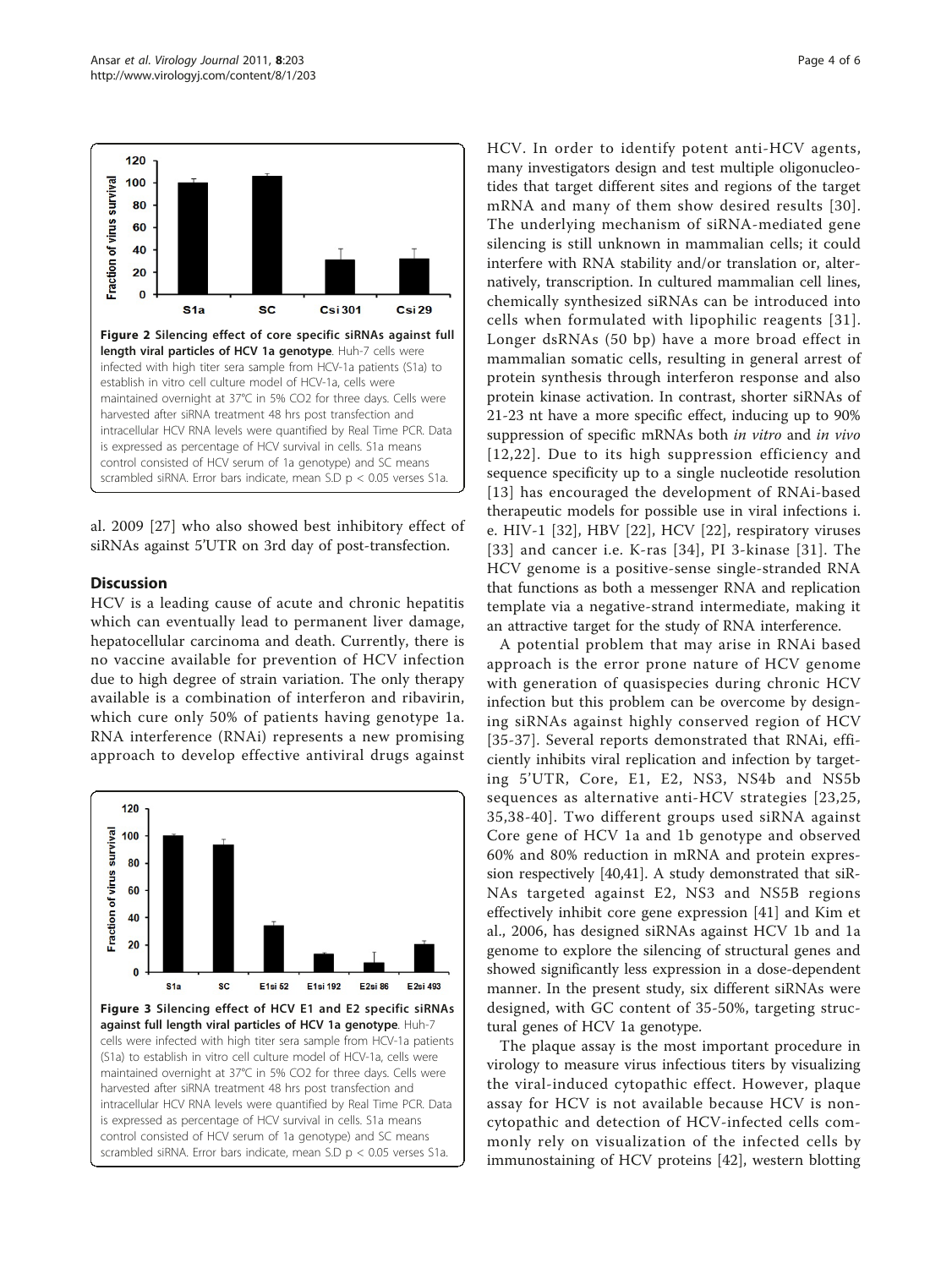<span id="page-4-0"></span>and RT PCR. Recently, different groups have studied HCV replication in serum-infected liver cell lines, which mimics the naturally occurring HCV infection in humans [[28](#page-5-0),[43,44\]](#page-5-0). In this study, Huh-7 cells were infected with native viral particles from HCV-genotype-1a positive serum, using the same protocol as described by El-Awady et al., and Zekri et al. [[27,28\]](#page-5-0). siRNAs against HCV-1a structural genes used in the present study were screened against HCV-serum-infected Huh-7 cells. An exciting finding of this study was a decrease in the HCV viral titer to a maximum of 93% after treatment with gene-specific siRNAs (E1si 88). siRNAs against HCV core gene (Csi 301, Csi 29) showed up to 70% inhibition in the viral titer of HCV 1a genotype (Figure [2\)](#page-3-0). Similarly siRNAs directed against HCV envelop proteins (E1si 192, E2si 493 and E1si 52) showed 87%, 80%, and 66% inhibition in the viral titer of genotype 1a respectively (Figure [3\)](#page-3-0). These results are in agreement with previous studies, which have suggested that siRNA is the most efficient nucleic-acidbased antiviral approach that can be utilized to degrade the HCV genome in infected cells.

In conclusion, current therapy for HCV infection is mainly the combination use of interferon and ribavirin, but only about half of the treated patients obtain a sustained antiviral response. Our data suggest that siRNAs targeting HCV structural genes can target viral RNA in infected cells, potentially providing an efficient therapeutic option against HCV infection.

#### Abbreviations

HCV: Hepatitis C virus; PEG-INF: Pegylated interferon; SVR: Sustained Virological Response; siRNAs: Small interference RNAs; Huh-7: Human Hepatoma Cell line.

#### Acknowledgements

Financial support by Higher Education Commission Pakistan is highly acknowledged.

#### Author details

<sup>1</sup> Division of Molecular Medicine, National Centre of Excellence in Molecular Biology, University of the Punjab, Lahore, Pakistan. <sup>2</sup>Department of Human Genetics, Radboud University Nijmegen Medical Centre, Nijmegen, The Netherlands. <sup>3</sup>Applied and Functional Genomics Laboratory, National Center of Excellence in Molecular Biology, University of Punjab, Lahore, Pakistan. 4 Allama Iqbal Medical College, Allama Shabir Ahmad Usmani Road, Lahore, Pakistan.

#### Authors' contributions

MA, UAA and MI contributed equally in lab work and manuscript write up. MTS, TJ and SDR helped me in writing the manuscript. SH and SRD was the principal investigator and provides all facilities to complete this work. All the authors read and approved the final manuscript.

#### Authors' information

Muhammad Ansar (PhD Scholar), Usman Ali Ashfaq (PhD Molecular Biology), Imran shahid (M Phil Molecular Biology), Muhammad Tahir Sarwar (PhD scholar), Tariq Javed (M. Phil pharmaceutical chemistry, Sidra Rehman (MSc Chemistry), Sajida Hassan (PhD Molecular Biology) and Sheikh Riazuddin (PhD molecular Biology and Dean Post graduate study at Allama Iqbal medical college, Lahore

#### Competing interests

The authors declare that they have no competing interests.

#### Received: 28 January 2011 Accepted: 2 May 2011 Published: 2 May 2011

#### References

- 1. Choo QL, Kuo G, Weiner AJ, Overby LR, Bradley DW, Houghton M: [Isolation](http://www.ncbi.nlm.nih.gov/pubmed/2523562?dopt=Abstract) [of a cDNA clone derived from a blood-borne non-A, non-B viral](http://www.ncbi.nlm.nih.gov/pubmed/2523562?dopt=Abstract) [hepatitis genome.](http://www.ncbi.nlm.nih.gov/pubmed/2523562?dopt=Abstract) Science 1989, 244:359-362.
- 2. Lin C, Lindenbach BD, Pragai BM, McCourt DW, Rice CM: [Processing in the](http://www.ncbi.nlm.nih.gov/pubmed/7518529?dopt=Abstract) [hepatitis C virus E2-NS2 region: identification of p7 and two distinct E2](http://www.ncbi.nlm.nih.gov/pubmed/7518529?dopt=Abstract) [specific products with different C termini.](http://www.ncbi.nlm.nih.gov/pubmed/7518529?dopt=Abstract) J Virol 1994, 68:5063-5073.
- 3. Reed KE, Rice CM: [Overview of hepatitis C virus genome structure,](http://www.ncbi.nlm.nih.gov/pubmed/10592656?dopt=Abstract) [polyprotein processing, and protein properties.](http://www.ncbi.nlm.nih.gov/pubmed/10592656?dopt=Abstract) Curr Top Microbiol Immunol 2000, 242:55-84.
- 4. Moriya K, Nakagawa K, Santa T, Shintani Y, Fujie H, Miyoshi H, Tsutsumi T, Miyazawa T, Ishibashi K, Horie T, et al: **[Oxidative stress in the absence of](http://www.ncbi.nlm.nih.gov/pubmed/11389061?dopt=Abstract)** [inflammation in a mouse model for hepatitis C virus-associated](http://www.ncbi.nlm.nih.gov/pubmed/11389061?dopt=Abstract) [hepatocarcinogenesis.](http://www.ncbi.nlm.nih.gov/pubmed/11389061?dopt=Abstract) Cancer Res 2001, 61:4365-4370.
- 5. Liu Q, Tackney C, Bhat RA, Prince AM, Zhang P: [Regulated processing of](http://www.ncbi.nlm.nih.gov/pubmed/8985397?dopt=Abstract) [hepatitis C virus core protein is linked to subcellular localization.](http://www.ncbi.nlm.nih.gov/pubmed/8985397?dopt=Abstract) J Virol 1997, 71:657-662.
- 6. WHO: World Health Organization. Department of Measurement and Health Information. 2004 [[http://www.who.int/healthinfo/statistics/](http://www.who.int/healthinfo/statistics/bodgbddeathdalyestimates.xls) [bodgbddeathdalyestimates.xls\]](http://www.who.int/healthinfo/statistics/bodgbddeathdalyestimates.xls).
- Memon MI, Memon MA: [Hepatitis C: an epidemiological review.](http://www.ncbi.nlm.nih.gov/pubmed/11876790?dopt=Abstract) J Viral Hepat 2002, 9:84-100.
- 8. Manns MP, McHutchison JG, Gordon SC, Rustgi VK, Shiffman M, Reindollar R, Goodman ZD, Koury K, Ling M, Albrecht JK: [Peginterferon](http://www.ncbi.nlm.nih.gov/pubmed/11583749?dopt=Abstract) [alfa-2b plus ribavirin compared with interferon alfa-2b plus ribavirin for](http://www.ncbi.nlm.nih.gov/pubmed/11583749?dopt=Abstract) [initial treatment of chronic hepatitis C: a randomised trial.](http://www.ncbi.nlm.nih.gov/pubmed/11583749?dopt=Abstract) Lancet 2001, 358:958-965.
- 9. Di Bisceglie AM, Hoofnagle JH: [Optimal therapy of hepatitis C.](http://www.ncbi.nlm.nih.gov/pubmed/12407585?dopt=Abstract) Hepatology 2002, 36:S121-127.
- 10. Fried MW, Shiffman ML, Reddy KR, Smith C, Marinos G, Goncales FL Jr, Haussinger D, Diago M, Carosi G, Dhumeaux D, et al: [Peginterferon alfa-2a](http://www.ncbi.nlm.nih.gov/pubmed/12324553?dopt=Abstract) [plus ribavirin for chronic hepatitis C virus infection.](http://www.ncbi.nlm.nih.gov/pubmed/12324553?dopt=Abstract) N Engl J Med 2002, 347:975-982.
- 11. Fire A, Xu S, Montgomery MK, Kostas SA, Driver SE, Mello CC: [Potent and](http://www.ncbi.nlm.nih.gov/pubmed/9486653?dopt=Abstract) [specific genetic interference by double-stranded RNA in Caenorhabditis](http://www.ncbi.nlm.nih.gov/pubmed/9486653?dopt=Abstract) [elegans.](http://www.ncbi.nlm.nih.gov/pubmed/9486653?dopt=Abstract) Nature 1998, 391:806-811.
- 12. Elbashir SM, Harborth J, Lendeckel W, Yalcin A, Weber K, Tuschl T: [Duplexes](http://www.ncbi.nlm.nih.gov/pubmed/11373684?dopt=Abstract) [of 21-nucleotide RNAs mediate RNA interference in cultured mammalian](http://www.ncbi.nlm.nih.gov/pubmed/11373684?dopt=Abstract) [cells.](http://www.ncbi.nlm.nih.gov/pubmed/11373684?dopt=Abstract) Nature 2001, 411:494-498.
- 13. Elbashir SM, Lendeckel W, Tuschl T: [RNA interference is mediated by 21](http://www.ncbi.nlm.nih.gov/pubmed/11157775?dopt=Abstract) [and 22-nucleotide RNAs.](http://www.ncbi.nlm.nih.gov/pubmed/11157775?dopt=Abstract) Genes Dev 2001, 15:188-200.
- 14. Elbashir SM, Martinez J, Patkaniowska A, Lendeckel W, Tuschl T: [Functional](http://www.ncbi.nlm.nih.gov/pubmed/11726523?dopt=Abstract) [anatomy of siRNAs for mediating efficient RNAi in Drosophila](http://www.ncbi.nlm.nih.gov/pubmed/11726523?dopt=Abstract) [melanogaster embryo lysate.](http://www.ncbi.nlm.nih.gov/pubmed/11726523?dopt=Abstract) Embo J 2001, 20:6877-6888.
- 15. Hannon GJ: [RNA interference.](http://www.ncbi.nlm.nih.gov/pubmed/12110901?dopt=Abstract) Nature 2002, 418:244-251.
- 16. Cullen BR: [RNA interference: antiviral defense and genetic tool.](http://www.ncbi.nlm.nih.gov/pubmed/12087412?dopt=Abstract) Nat Immunol 2002, 3:597-599.
- 17. Sharp PA: [RNA interference](http://www.ncbi.nlm.nih.gov/pubmed/11238371?dopt=Abstract)-2001. Genes Dev 2001, 15:485-490.
- 18. Tuschl T: [RNA interference and small interfering RNAs.](http://www.ncbi.nlm.nih.gov/pubmed/11828450?dopt=Abstract) Chembiochem 2001, 2:239-245.
- 19. Scherer LJ, Rossi JJ: [Approaches for the sequence-specific knockdown of](http://www.ncbi.nlm.nih.gov/pubmed/14647331?dopt=Abstract) [mRNA.](http://www.ncbi.nlm.nih.gov/pubmed/14647331?dopt=Abstract) Nat Biotechnol 2003, 21:1457-1465.
- 20. Sahu NK, Shilakari G, Nayak A, Kohli DV: [Antisense technology: a selective](http://www.ncbi.nlm.nih.gov/pubmed/17979727?dopt=Abstract) [tool for gene expression regulation and gene targeting.](http://www.ncbi.nlm.nih.gov/pubmed/17979727?dopt=Abstract) Curr Pharm Biotechnol 2007, 8:291-304.
- 21. Randall G, Panis M, Cooper JD, Tellinghuisen TL, Sukhodolets KE, Pfeffer S, Landthaler M, Landgraf P, Kan S, Lindenbach BD, et al: [Cellular cofactors](http://www.ncbi.nlm.nih.gov/pubmed/17616579?dopt=Abstract) [affecting hepatitis C virus infection and replication.](http://www.ncbi.nlm.nih.gov/pubmed/17616579?dopt=Abstract) Proc Natl Acad Sci USA 2007, 104:12884-12889
- 22. McCaffrey AP, Meuse L, Pham TT, Conklin DS, Hannon GJ, Kay MA: [RNA](http://www.ncbi.nlm.nih.gov/pubmed/12097900?dopt=Abstract) [interference in adult mice.](http://www.ncbi.nlm.nih.gov/pubmed/12097900?dopt=Abstract) Nature 2002, 418:38-39.
- 23. Kapadia SB, Brideau-Andersen A, Chisari FV: [Interference of hepatitis C](http://www.ncbi.nlm.nih.gov/pubmed/12566571?dopt=Abstract) [virus RNA replication by short interfering RNAs.](http://www.ncbi.nlm.nih.gov/pubmed/12566571?dopt=Abstract) Proc Natl Acad Sci USA 2003, 100:2014-2018.
- 24. Randall G, Chen L, Panis M, Fischer AK, Lindenbach BD, Sun J, Heathcote J, Rice CM, Edwards AM, McGilvray ID: [Silencing of USP18 potentiates the](http://www.ncbi.nlm.nih.gov/pubmed/17101330?dopt=Abstract)